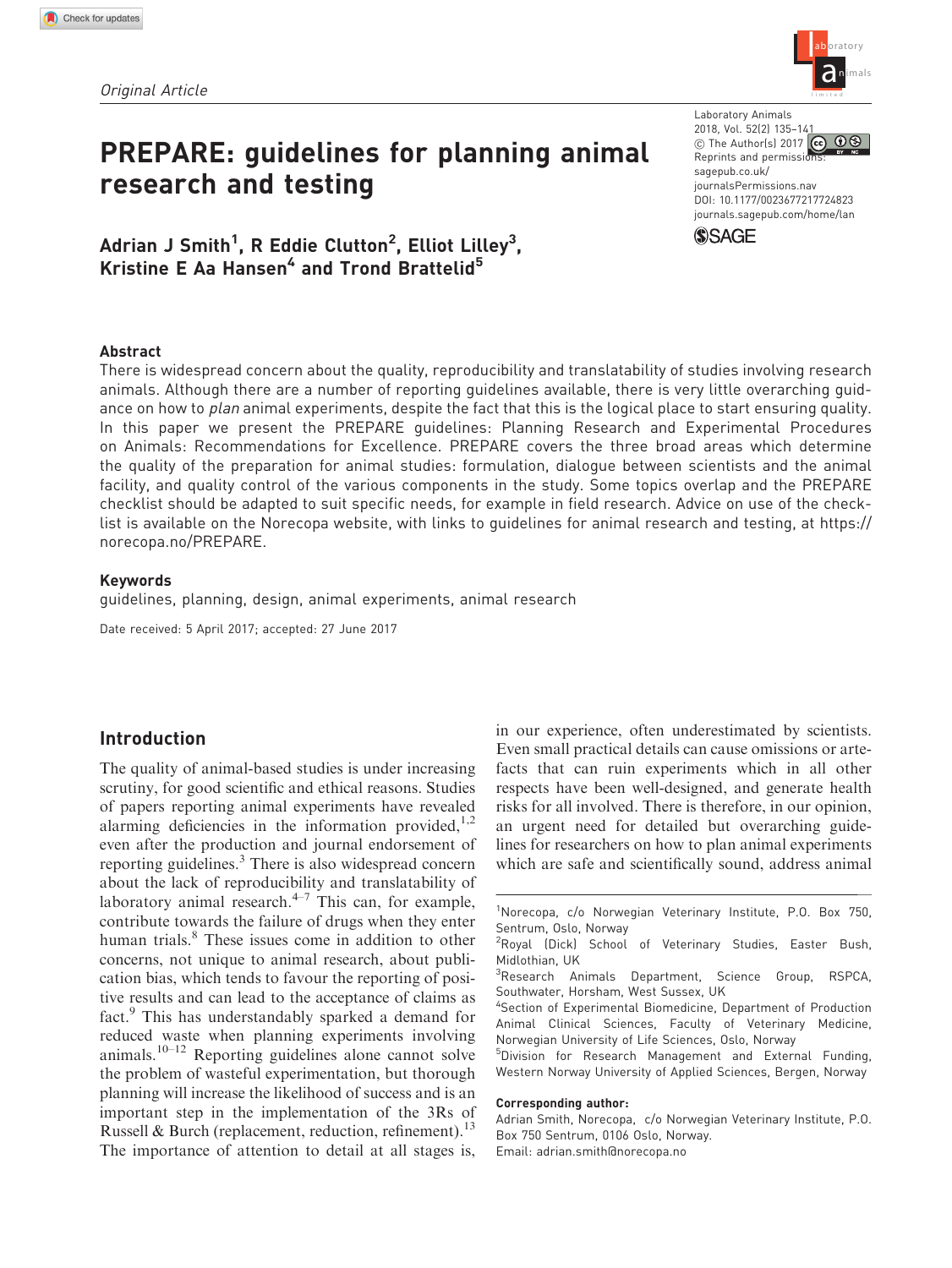welfare and contain links to the best guidance available on more specific topics.

The purpose of this paper is to provide *planning* guidelines, fulfilling a comparable role to reporting guidelines such as  $ARRIVE^{14}$  and others.<sup>15–19</sup> We have called them PREPARE (Planning Research and Experimental Procedures on Animals: Recommendations for Excellence). They are designed to be applicable to *all* types of animal research and testing, including field studies, but they also contain topics concerning the management of animal facilities, since in-house experiments are dependent upon their quality. Some elements will be more relevant than others, but experimental bias and inappropriate statistical methodology are frequent causes of poor study design. PREPARE seeks to address the needs of all stakeholders: the animals, their caretakers and animal technologists, technical staff, scientists and designated responsible persons, including named veterinarians, training and competency officers and facility managers. PREPARE should also prove helpful for those evaluating proposals for animal studies, including funding bodies, ethical review boards, national committees and regulatory authorities. A more detailed discussion of these guidelines, with links to global resources is available at<https://norecopa.no/PREPARE>. A comparison between the ARRIVE and PREPARE checklists may also be found there.

The PREPARE guidelines cover 15 main topics as shown in Table 1.

The guidance in this paper should be adapted to the individual research project, animal species and location. The topics in the checklist in Table 1 will not be relevant to all projects, some topics overlap, and they may have to be addressed in a different order to that in the table.

## Division of labour, costs and responsibility

Some elements will be the responsibility of the animal facility itself, rather than the individual research group, since they determine the standard of the facility as a whole. However, a research project often raises questions which are not covered by the facility's normal work routines. These include activities which have potential health and safety risks. Early and open dialogue between the facility and research group, to create a good atmosphere for collaboration, is therefore essential. For example, if a facility cannot safely conduct an experiment without structural changes or investment in new equipment, this should be discussed with the research group at an early stage, however tempting it may be to start collaboration on a prestigious project. Animal welfare and ethics committees can be a useful forum for some of this dialogue.<sup>21</sup> A set of general planning guidelines such as PREPARE can be used to help formulate a contract between the research group and the facility. This ensures prior agreement on two significant practical issues: the parameters to be recorded during the study, and the division of labour and costs between the facility and the research group. Failure to do this may result in lost data, making it impossible to publish the research findings, adding to the waste of resources and animal lives. An example of a contract based upon the PREPARE guidelines is given on the website.

# The relationship between PREPARE and other guidelines

Over recent years, guidelines have been produced on many subjects related to the use of research animals including harm–benefit assessment, study design, capture, transport, breeding, housing, identification and marking, administration of substances, blood sampling, anaesthesia and analgesia, surgery, humane endpoints and humane killing.

The PREPARE guidelines build upon guidance that was developed at the Norwegian School of Veterinary Science over a 20-year period,<sup>22</sup> and they are intended to be an overarching set of recommendations to promote good practice. A comprehensive and curated global list of individual guidelines, databases, information centres and discussion forums can be found on Norecopa's website in the 3R Guide database [\(https://](https://norecopa.no/3r-guide-database) [norecopa.no/3r-guide-database](https://norecopa.no/3r-guide-database)), which is linked to the online version of PREPARE.

The European Union (EU) Directive 2010/63 refers to guidelines for education, training and competence, and for the housing, care and use of research animals.<sup>23</sup> Guidance documents from the European Commission, endorsed by the Member States, are a valuable source of information on these topics,  $24$  and may also prove to be useful to non-EU countries. For example, Appendix 1 of the Guidance on Project Evaluation and Retrospective Assessment contains preformulated questions for building a project application template, including harm–benefit assessment.<sup>25</sup> These topics have been embedded in PREPARE.

# The relationship between PREPARE and ARRIVE

The speaker notes for ARRIVE<sup>26</sup> state that they 'provide a logical checklist with all the things that need to be considered when designing an experiment'. There are, in our experience when planning animal research, a number of additional points which need to be addressed at the planning stage, but which are easily overlooked or dismissed as unimportant. This was our motivation for the construction of the PREPARE guidelines.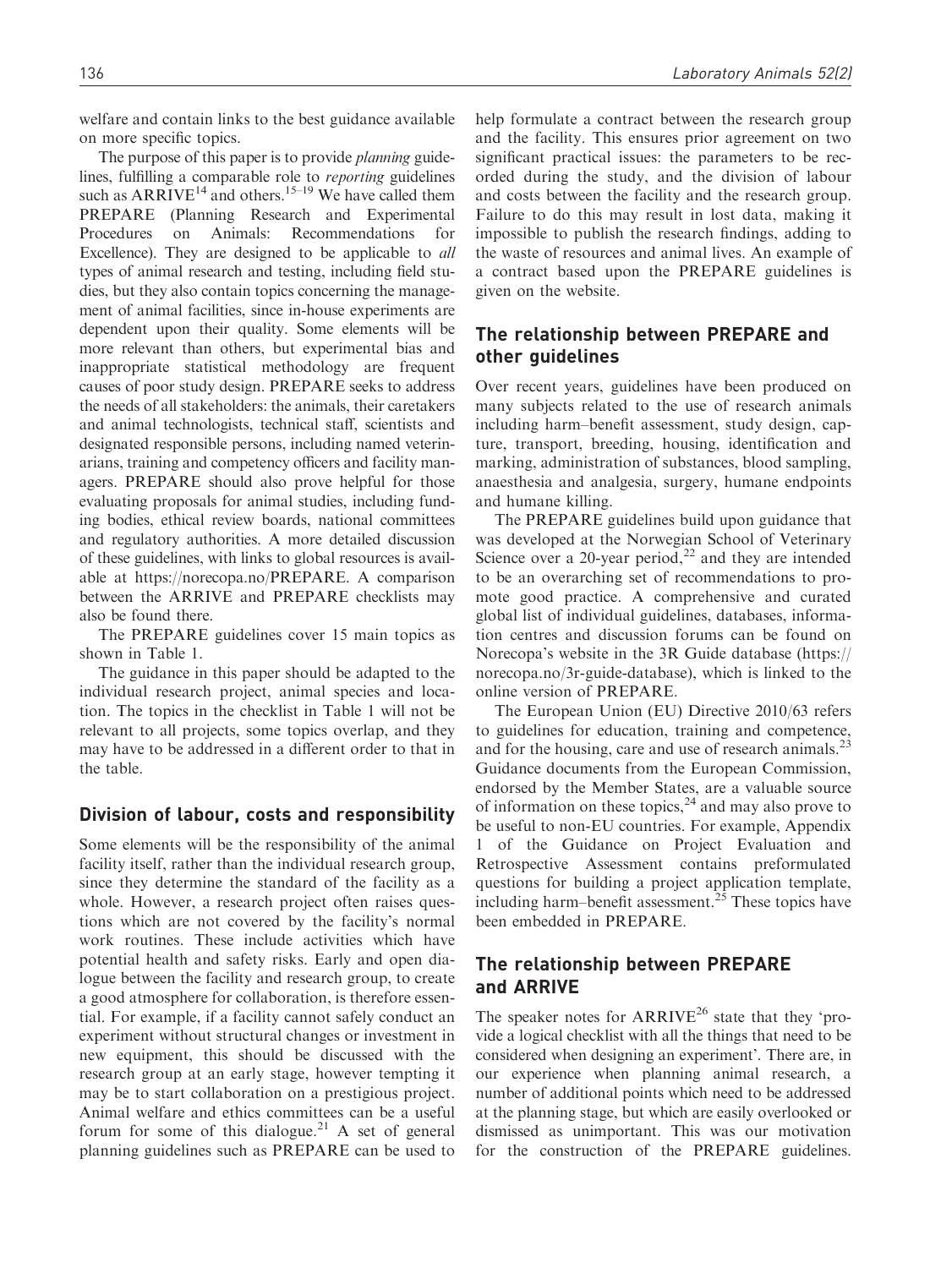|  |  |  |  | Table 1. The PREPARE guidelines short checklist. |  |  |
|--|--|--|--|--------------------------------------------------|--|--|
|--|--|--|--|--------------------------------------------------|--|--|

| Topic                                                          | Recommendation         |                                                                                                                                                                                |  |
|----------------------------------------------------------------|------------------------|--------------------------------------------------------------------------------------------------------------------------------------------------------------------------------|--|
| (A) Formulation of the study                                   |                        |                                                                                                                                                                                |  |
| 1. Literature searches                                         | $\Box$                 | Form a clear hypothesis, with primary and secondary<br>outcomes.                                                                                                               |  |
|                                                                |                        | Consider the use of systematic reviews.                                                                                                                                        |  |
|                                                                | $\Box$                 | Decide upon databases and information specialists to<br>be consulted, and construct search terms.                                                                              |  |
|                                                                |                        | Assess the relevance of the species to be used, its<br>biology and suitability to answer the experimental<br>questions with the least suffering, and its welfare<br>needs.     |  |
|                                                                |                        | Assess the reproducibility and translatability of the<br>project.                                                                                                              |  |
| 2. Legal issues                                                | ΓI                     | Consider how the research is affected by relevant<br>legislation for animal research and other areas, e.g.<br>animal transport, occupational health and safety.                |  |
|                                                                | $\vert \ \ \vert$      | Locate relevant guidance documents (e.g. EU guidance<br>on project evaluation).                                                                                                |  |
| 3. Ethical issues, harm-benefit assessment and                 | $\vert \ \ \vert$      | Construct a lay summary.                                                                                                                                                       |  |
| humane endpoints                                               | $\Box$                 | In dialogue with ethics committees, consider whether<br>statements about this type of research have already                                                                    |  |
|                                                                |                        | been produced.<br>Address the 3Rs (replacement, reduction, refinement)<br>and the 3Ss (good science, good sense, good<br>sensibilities <sup>20</sup> ).                        |  |
|                                                                |                        | Consider pre-registration and the publication of nega-<br>tive results.                                                                                                        |  |
|                                                                |                        | Perform a harm-benefit assessment and justify any<br>likely animal harm.                                                                                                       |  |
|                                                                | $\Box$                 | Discuss the learning objectives, if the animal use is for<br>educational or training purposes.                                                                                 |  |
|                                                                | $\Box$                 | Allocate a severity classification to the project.                                                                                                                             |  |
|                                                                | $\Box$                 | Define objective, easily measurable and unequivocal<br>humane endpoints.                                                                                                       |  |
|                                                                |                        | Discuss the justification, if any, for death as an<br>endpoint.                                                                                                                |  |
| 4. Experimental design and statistical analysis                |                        | Consider pilot studies, statistical power and signifi-<br>cance levels.                                                                                                        |  |
|                                                                |                        | Define the experimental unit and decide upon animal<br>numbers.                                                                                                                |  |
|                                                                |                        | Choose methods of randomization, prevent observer<br>bias, and decide upon inclusion and exclusion criteria.                                                                   |  |
| (B) Dialogue between scientists and the animal facility        |                        |                                                                                                                                                                                |  |
| 5. Objectives and timescale, funding and division of<br>labour | $\Box$                 | Arrange meetings with all relevant staff when early<br>plans for the project exist.                                                                                            |  |
|                                                                |                        | Construct an approximate timescale for the project,<br>indicating the need for assistance with preparation,<br>animal care, procedures and waste disposal/<br>decontamination. |  |
|                                                                | $\mathbf{1}$<br>$\Box$ | Discuss and disclose all expected and potential costs.<br>Construct a detailed plan for division of labour and<br>expenses at all stages of the study.                         |  |

(continued)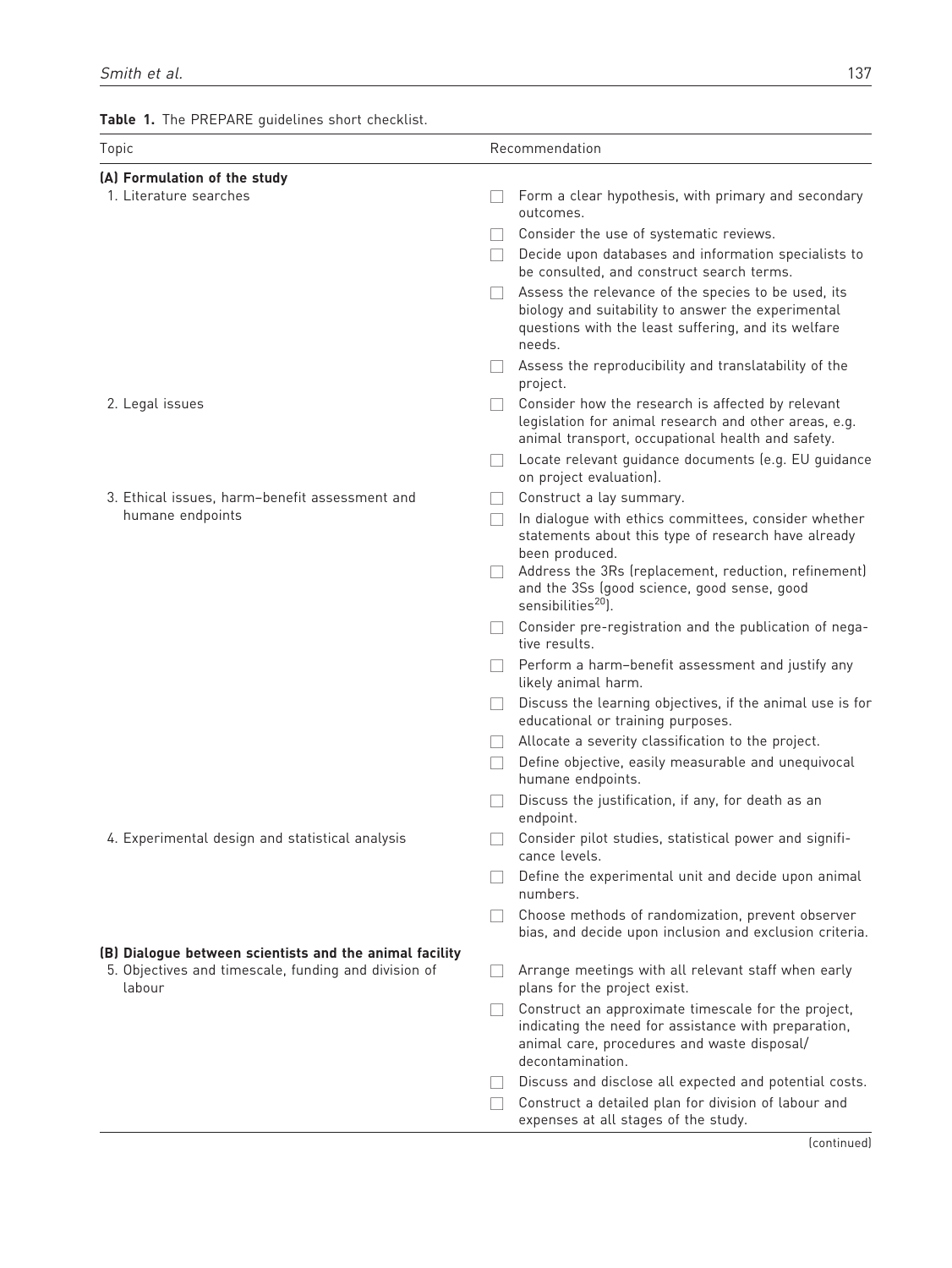#### Table 1. Continued

| Topic                                               | Recommendation                                                                                                                                                                            |
|-----------------------------------------------------|-------------------------------------------------------------------------------------------------------------------------------------------------------------------------------------------|
| 6. Facility evaluation                              | Conduct a physical inspection of the facilities, to<br>evaluate building and equipment standards and needs.<br>Discuss staffing levels at times of extra risk.                            |
| 7. Education and training                           | Assess the current competence of staff members and<br>the need for further education or training prior to the<br>study.                                                                   |
| 8. Health risks, waste disposal and decontamination | Perform a risk assessment, in collaboration with the<br>animal facility, for all persons and animals affected<br>directly or indirectly by the study.                                     |
|                                                     | Assess, and if necessary produce, specific guidance for<br>all stages of the project.                                                                                                     |
|                                                     | Discuss means for containment, decontamination, and<br>disposal of all items in the study.                                                                                                |
| (C) Quality control of the components in the study  |                                                                                                                                                                                           |
| 9. Test substances and procedures                   | Provide as much information as possible about test<br>substances.                                                                                                                         |
|                                                     | Consider the feasibility and validity of test procedures<br>and the skills needed to perform them.                                                                                        |
| 10. Experimental animals                            | Decide upon the characteristics of the animals that are<br>essential for the study and for reporting.                                                                                     |
|                                                     | Avoid generation of surplus animals.                                                                                                                                                      |
| 11. Quarantine and health monitoring                | Discuss the animals' likely health status, any needs for<br>transport, quarantine and isolation, health monitoring<br>and consequences for the personnel.                                 |
| 12. Housing and husbandry                           | Attend to the animals' specific instincts and needs, in<br>collaboration with expert staff.                                                                                               |
|                                                     | Discuss acclimatization, optimal housing conditions and<br>procedures, environmental factors and any experi-<br>mental limitations on these (e.g. food deprivation,<br>solitary housing). |
| 13. Experimental procedures                         | Develop refined procedures for capture, immobilization,<br>marking, and release or rehoming.                                                                                              |
|                                                     | Develop refined procedures for substance administra-<br>tion, sampling, sedation and anaesthesia, surgery and<br>other techniques.                                                        |
| 14. Humane killing, release, reuse or rehoming      | Consult relevant legislation and guidelines well in<br>advance of the study.                                                                                                              |
|                                                     | Define primary and emergency methods for humane<br>killing.                                                                                                                               |
|                                                     | Assess the competence of those who may have to<br>perform these tasks.                                                                                                                    |
| 15. Necropsy                                        | Construct a systematic plan for all stages of necropsy,<br>including location, and identification of all animals and<br>samples.                                                          |

A more detailed discussion, with references and links, is available at [https://norecopa.no/PREPARE,](https://norecopa.no/PREPARE) together with a downloadable pdf version of this checklist in several languages.

Attention to detail not only helps promote excellent study quality and optimal animal welfare, but also the safety of humans and animals affected directly or indirectly by the work. Particular considerations highlighted in the PREPARE guidelines, which are not so prominent in the ARRIVE guidelines, include a harm–benefit assessment; health risks, waste disposal and decontamination; quarantine and health monitoring; the use of humane endpoints; the fate of the animals (humane killing, release, re-use or re-homing); and necropsy.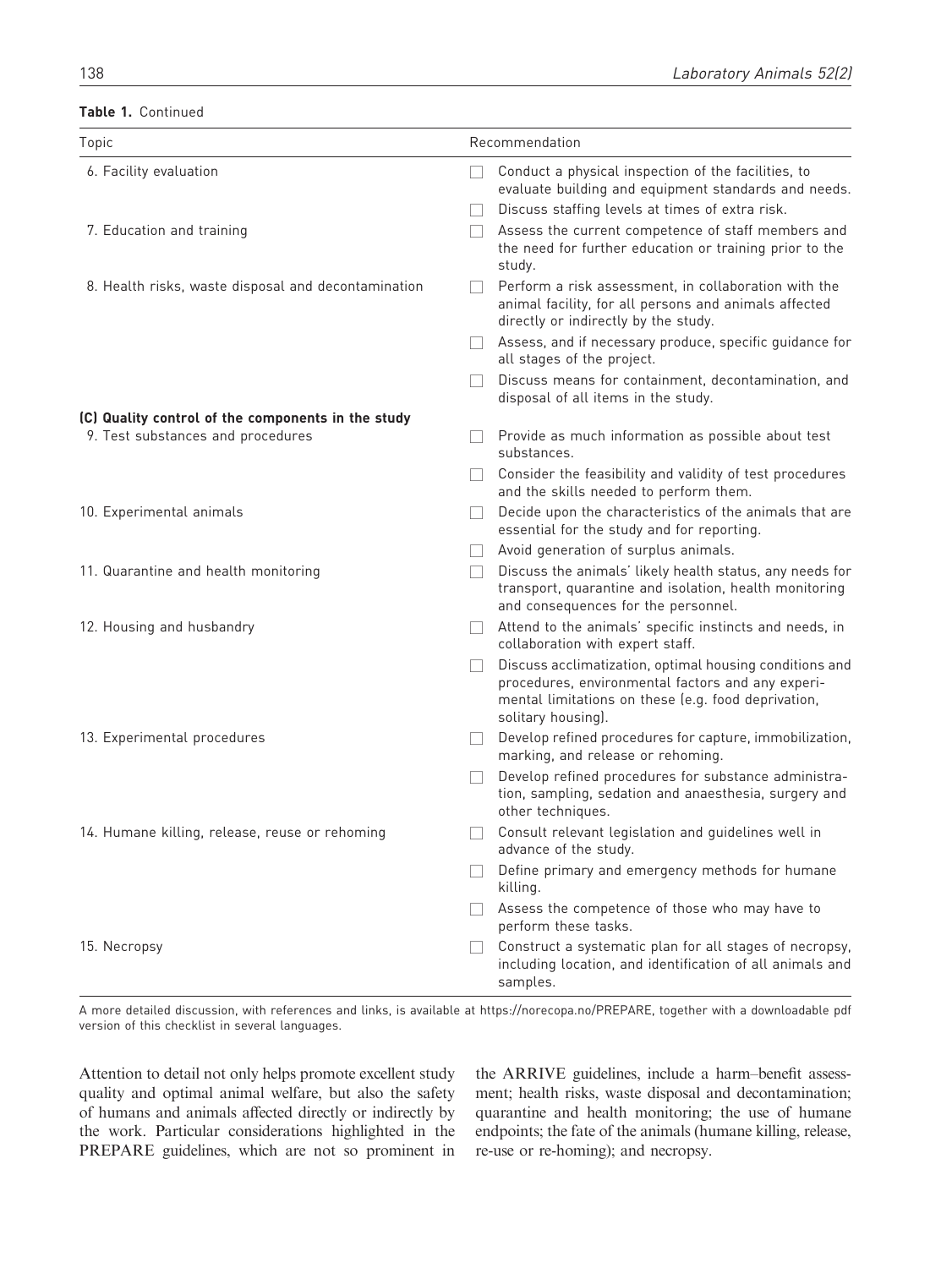A Swiss study indicates that journal endorsement alone does not ensure guideline use: half of the researchers who had last published in a journal endorsing ARRIVE had never heard of the guidelines. $27$ Emphasis on reporting guidelines in the EU Commission's Guidance on a common education and training framework<sup>28</sup> and in recommendations produced by other authorities will hopefully improve this situation.

## Concluding remarks

It is our hope that the PREPARE guidelines will draw scientists' attention to the wide range of factors which require consideration at the planning stage. This should lead to an increase in scientific validity, reproducibility and animal welfare. Improving the quality of publications will also facilitate systematic reviews, thereby generating new knowledge through the synthesis of evidence, without the use of animals.<sup>29,30</sup>

Planning guidelines have greater potential than reporting guidelines for assisting funders, regulators and ethical review committees in the assessment of applications for new projects. We therefore propose that funders make adoption of the principles in PREPARE or similar guidelines a condition of funding.

As with the ARRIVE (reporting) guidelines, the PREPARE (planning) guidelines are neither meant to be mandatory, absolutely prescriptive, nor a standard formula. Biomedical subspecialities may find it useful to produce their own supplementary guidelines, such as Australian scientists have done for osteoarthritis research<sup>31</sup> and the STAIR conferences $32$  for stroke models. The Strategic Planning Poster from FRAME (Fund for the Replacement of Animals in Medical Experiments) provides a flowchart with good general advice on planning animal research.<sup>33</sup> PREPARE is designed to provide a detailed, universally relevant checklist which reduces the risk of problems, artefacts or misunderstandings arising once studies have begun. Furthermore, it can serve as the basis for a contract for the distribution of labour between the animal facility and research group. This will also reduce the risk of the researchers being unable to respond to journals' requests for more observations in an experiment, which can lead to manuscript rejection, wasting both animal lives and human resources.

'It is perfectly true, as philosophers say, that life must be understood backwards. But they forget the other proposition, that it must be lived forwards.' (Søren Kirkegaard  $1813-1855$ <sup>34</sup>

#### Acknowledgements

Early versions of these guidelines were inspired by the pioneering work of Öbrink and coworkers.<sup>35,36</sup> An earlier version of the contract between researchers and the animal facility was published in compendia in Laboratory Animal Science produced by the Norwegian School of Veterinary Science.<sup>22</sup> We thank Anton Krag, Norwegian Animal Protection Alliance, Oslo; Dr Ute Weyer, Animal and Plant Health Agency, UK; Professor Malcolm Macleod, Centre for Clinical Brain Sciences, University of Edinburgh, and the referees for their valuable advice during the preparation and review of this paper.

#### Declaration of Conflicting Interests

The author(s) declared no potential conflicts of interest with respect to the research, authorship, and/or publication of this article.

#### Funding

The author(s) received no financial support for the research, authorship, and/or publication of this article.

#### References

- 1. Kilkenny C, Parsons N, Kadyszewski E, et al. Survey of the quality of experimental design, statistical analysis and reporting of research using animals. PLoS One 2009; 4: e7824.
- 2. Smith JA, Birke L and Sadler D. Reporting animal use in scientific papers. Lab Anim 1997; 31: 312–317.
- 3. Avey MT, Moher D, Sullivan KJ, et al. The devil is in the details: incomplete reporting in preclinical animal research. PLoS One 2016; 11: e0166733.
- 4. Begley CG and Ellis LM. Drug development: raise standards for preclinical cancer research. Nature 2012; 483: 531–533.
- 5. Garner JP. The significance of meaning: why do over 90% of behavioral neuroscience results fail to translate to humans, and what can we do to fix it? ILAR J 2014; 55: 438–456.
- 6. Howells DW, Sena ES and Macleod MR. Bringing rigour to translational medicine. Nat Rev Neurol 2014; 10: 37–43.
- 7. van der Worp HB, Howells DW, Sena ES, et al. Can animal models of disease reliably inform human studies? PLoS Med 2010; 7: e1000245.
- 8. Prinz F, Schlange T and Asadullah K. Believe it or not: how much can we rely on published data on potential drug targets? Nat Rev Drug Discov 2011; 10: 712.
- 9. Nissen SB, Magidson T, Gross K, et al. Publication bias and the canonization of false facts. eLife 2016; 5: e21451.
- 10. Chalmers I, Bracken MB, Djulbegovic B, et al. How to increase value and reduce waste when research priorities are set. Lancet 2014; 383: 156–165.
- 11. Macleod MR, Michie S, Roberts I, et al. Biomedical research: increasing value, reducing waste. Lancet 2014; 383: 101–104.
- 12. Munafò MR, Nosek BA, Bishop DVM, et al. A manifesto for reproducible science. Nat Hum Behav 2017; 1: 0021.
- 13. Russell WMS and Burch RL. The principles of humane experimental technique. Wheathampstead: Universities Federation for Animal Welfare, 1959.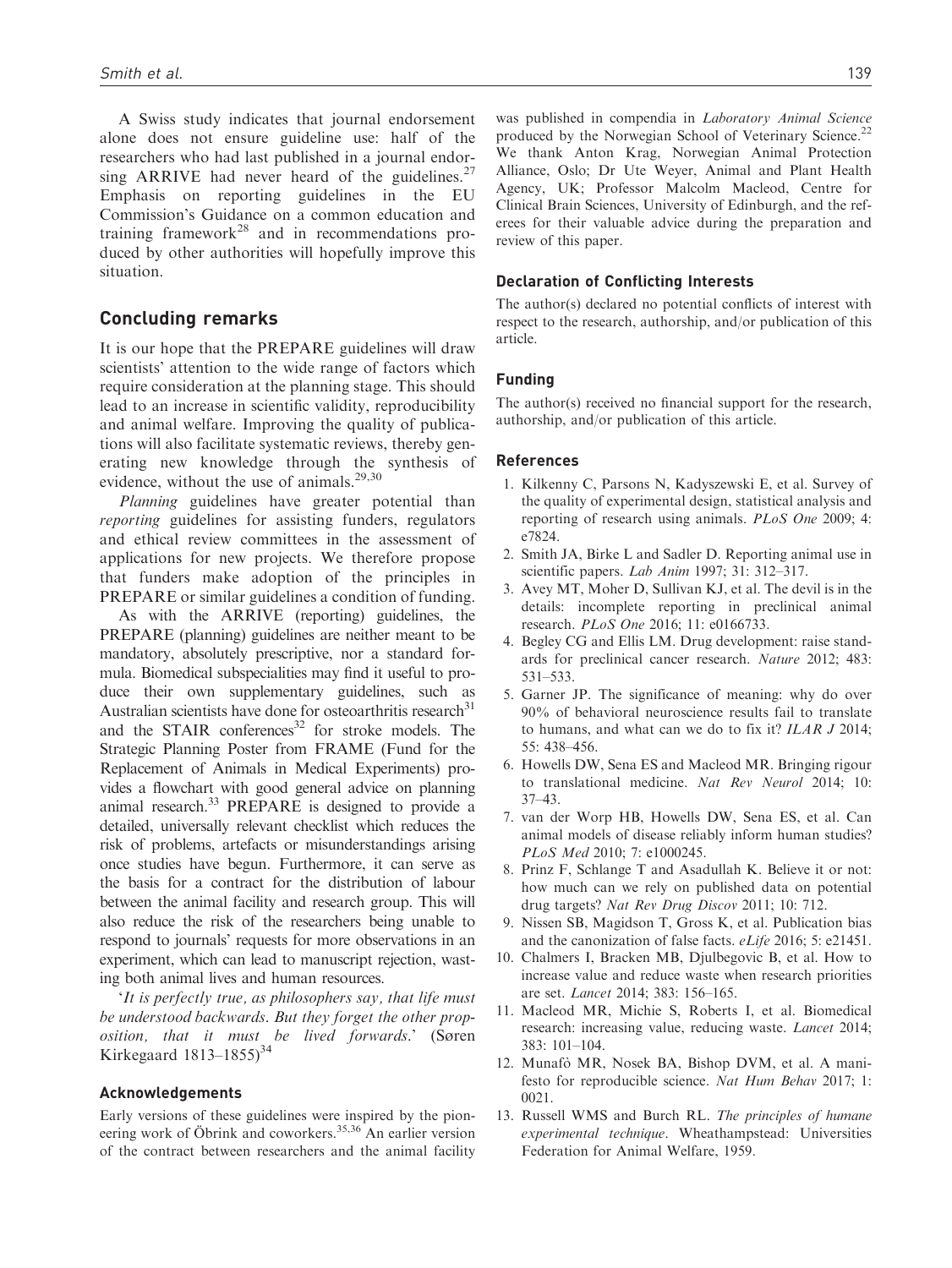- 14. Kilkenny C, Browne WJ, Cuthill IC, et al. Improving bioscience research reporting: The ARRIVE Guidelines for Reporting Animal Research. PLoS Biol 2010; 8: e1000412.
- 15. Brattelid T and Smith AJ. Guidelines for reporting the results of experiments on fish. Lab Anim 2000; 34: 131–135.
- 16. Hooijmans CR, Leenaars M and Ritskes-Hoitinga M. A gold standard publication checklist to improve the quality of animal studies, to fully integrate the three Rs, and to make systematic reviews more feasible. Altern Lab Anim 2010; 38: 167–182.
- 17. National Research Council (NRC). Guidance for the description of animal research in scientific publications. Washington, DC: National Academies Press, 2011.
- 18. Altman DG, Simera I, Hoey J, et al. EQUATOR: reporting guidelines for health research. Lancet 2008; 371: 1149–1150.
- 19. Reporting life sciences research, [https://www.nature.com/](https://www.nature.com/authors/policies/reporting.pdf) [authors/policies/reporting.pdf](https://www.nature.com/authors/policies/reporting.pdf) (2015, accessed 26 July 2017).
- 20. The three Ss.<https://norecopa.no/3s> (2016, accessed 26 July 2017).
- 21. Different systems of ethical review, [https://science.rspca.](https://science.rspca.org.uk/sciencegroup/researchanimals/ethicalreview/differentsystems) [org.uk/sciencegroup/researchanimals/ethicalreview/dif](https://science.rspca.org.uk/sciencegroup/researchanimals/ethicalreview/differentsystems)[ferentsystems](https://science.rspca.org.uk/sciencegroup/researchanimals/ethicalreview/differentsystems) (accessed 26 July 2017).
- 22. Hem A, Eide DM, Engh E and Smith AJ. Compendium in laboratory animal science. Oslo: Norwegian School of Veterinary Science, 2010.
- 23. Directive 2010/63/EU of the European Parliament and of the Council of 22 September 2010 on the protection of animals used for scientific purposes, [http://eur-lex.](http://eur-lex.europa.eu/LexUriServ/LexUriServ.do?uri=OJ:L:2010:276:0033:0079:en:PDF) [europa.eu/LexUriServ/LexUriServ.do?uri](http://eur-lex.europa.eu/LexUriServ/LexUriServ.do?uri=OJ:L:2010:276:0033:0079:en:PDF)=[OJ:L:2010:](http://eur-lex.europa.eu/LexUriServ/LexUriServ.do?uri=OJ:L:2010:276:0033:0079:en:PDF) [276:0033:0079:en:PDF](http://eur-lex.europa.eu/LexUriServ/LexUriServ.do?uri=OJ:L:2010:276:0033:0079:en:PDF) (2010, accessed 26 July 2017).
- 24. Guidance documents to fulfil the requirements under the Directive 2010/63/EU, [http://ec.europa.eu/environment/](http://ec.europa.eu/environment/chemicals/lab_animals/pubs_guidance_en.htm) [chemicals/lab\\_animals/pubs\\_guidance\\_en.htm](http://ec.europa.eu/environment/chemicals/lab_animals/pubs_guidance_en.htm) (2016, accessed 26 July 2017).
- 25. Working document on project evaluation and retrospective assessment, [http://ec.europa.eu/environment/chem](http://ec.europa.eu/environment/chemicals/lab_animals/pdf/guidance/project_evaluation/en.pdf)[icals/lab\\_animals/pdf/guidance/project\\_evaluation/en.](http://ec.europa.eu/environment/chemicals/lab_animals/pdf/guidance/project_evaluation/en.pdf) [pdf](http://ec.europa.eu/environment/chemicals/lab_animals/pdf/guidance/project_evaluation/en.pdf) (2013, accessed 26 July 2017).
- 26. The ARRIVE guidelines: speaker notes, [http://www.](http://www.nc3rs.org.uk/sites/default/files/documents/Guidelines/ARRIVE%20Guidelines%20Speaker%20Notes.pdf) [nc3rs.org.uk/sites/default/files/documents/Guidelines/](http://www.nc3rs.org.uk/sites/default/files/documents/Guidelines/ARRIVE%20Guidelines%20Speaker%20Notes.pdf)

[ARRIVE%20Guidelines%20Speaker%20Notes.pdf](http://www.nc3rs.org.uk/sites/default/files/documents/Guidelines/ARRIVE%20Guidelines%20Speaker%20Notes.pdf) (accessed 26 July 2017).

- 27. Reichlin TS, Vogt L and Wurbel H. The researchers' view of scientific rigor – survey on the conduct and reporting of in vivo research. PLoS One 2016; 11: e0165999.
- 28. National Competent Authorities for the implementation of Directive 2010/63/EU on the protection of animals used for scientific purposes. A working document on the development of a common education and training framework to fulfil the requirements under the Directive, [http://ec.europa.eu/environment/chemicals/](http://ec.europa.eu/environment/chemicals/lab_animals/pdf/guidance/education_training/en.pdf) [lab\\_animals/pdf/guidance/education\\_training/en.pdf](http://ec.europa.eu/environment/chemicals/lab_animals/pdf/guidance/education_training/en.pdf) (2014, accessed 26 July 2017).
- 29. Lund H, Brunnhuber K, Juhl C, et al. Towards evidence based research. BMJ 2016; 355: i5440.
- 30. Leenars M, Ritske-Hoitinga M, Griffin G and Ormandy E. Background to the Montréal Declaration on the Synthesis of Evidence to Advance the 3Rs Principles in Science, as adopted by the 8th World Congress on Alternatives and Animal Use in the Life Sciences, Montréal, Canada on August 25, 2011. In: ALTEX Proceedings of the 8th world congress on alternatives and animal use in the life sciences, Montréal, Canada, 21–25 August 2011, pp 35–38. Heidelberg: Springer. [http://](http://www.altex.ch/resources/035038_GriffinL41.pdf) [www.altex.ch/resources/035038\\_GriffinL41.pdf.](http://www.altex.ch/resources/035038_GriffinL41.pdf)
- 31. Smith MM, Clarke EC and Little CB. Considerations for the design and execution of protocols for animal research and treatment to improve reproducibility and standardization: DEPART well-prepared and ARRIVE safely. Osteoarthritis Cartilage 2016; 25: 354–363.
- 32. STAIR consensus conferences,<http://www.thestair.org> (accessed 26 July 2017).
- 33. Strategic Planning for Research Programmes, [http://](http://www.frame.org.uk/planning) [www.frame.org.uk/planning](http://www.frame.org.uk/planning) (accessed 26 July 2017).
- 34. Søren Kierkegaard, [https://en.wikiquote.org/wiki/Søren\\_](https://en.wikiquote.org/wiki/Sren_Kierkegaard) [Kierkegaard](https://en.wikiquote.org/wiki/Sren_Kierkegaard) (accessed 26 July 2017).
- 35. Obrink KJ and Rehbinder C. Animal definition: a necessity for the validity of animal experiments? Lab Anim 2000; 34: 121–130.
- 36. Obrink K and Waller M. Försöksdjurskunskap. Lund, Sweden: Student literatur, 1996.

# Résumé

Il existe de nombreuses inquiétudes au sujet de la qualité, de la reproductibilité et de la traduisibilité des études impliquant des animaux de laboratoire. Bien que de nombreuses orientations en matière de reporting soient disponibles, il existe très peu de principes directeurs sur la manière de *planifier* les expérimentations animales, malgré le fait qu'il semble logique d'étudier cette question pour pouvoir assurer la qualité des expériences. Dans cet article, nous présentons le document intitulé « PREPARATION : Lignes directrices pour la planification de la recherche et des procédures d'expérimentation animale : Recommandations en matière d'excellence ». Le document « PRÉPARATION » couvre les trois principaux domaines qui déterminent la qualité de la préparation des études menées sur les animaux : l'élaboration des études, le dialogue entre les scientifiques et le laboratoire animal, et le contrôle de la qualité des différentes composantes de ces études. Certains sujets peuvent se recouper et la check-list du document « PREPARATION » doit donc être